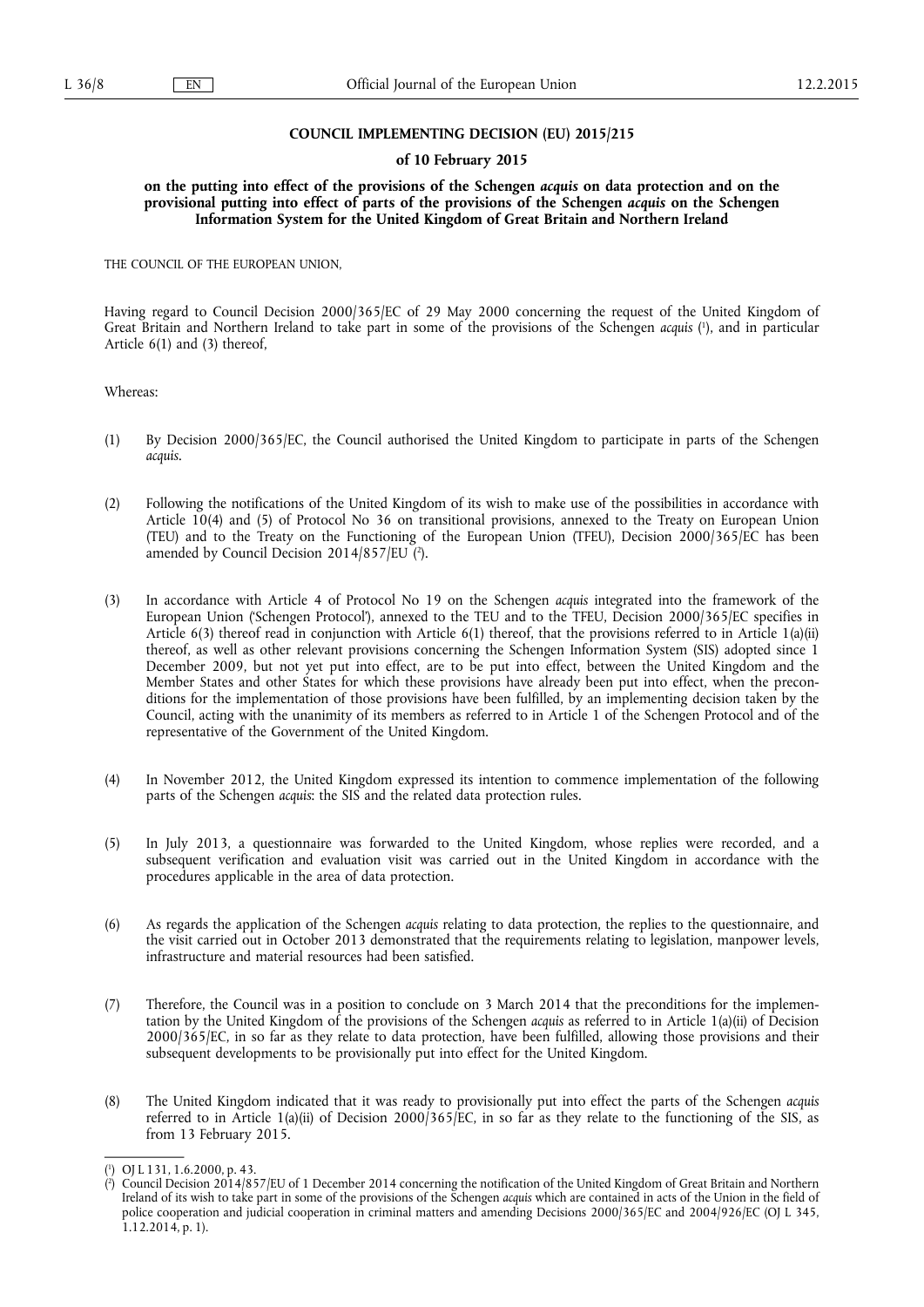- (9) Within six months from the date of the provisional putting into effect of those parts of the Schengen *acquis*, evaluation visits should be carried out in the United Kingdom to evaluate the functioning of the SIS in order to verify whether the SIS functions properly and whether Council Decision 2007/533/JHA ( 1 ) is being applied correctly.
- (10) In accordance with the second paragraph of Article 23 of Council Regulation (EU) No 1053/2013 (?), the Decision of the Executive Committee of 16 September 1998 ( 3 ) ('Decision of 16 September 1998') continues to apply until 1 January 2016 with respect to the evaluation procedures of the United Kingdom for the purpose of that evaluation.
- (11) In view of the outcome of that evaluation, the final putting into effect of the relevant parts of the SIS for the United Kingdom should be subject to a further Council implementing decision adopted in accordance with Article 6(1) and (3) of Decision 2000/365/EC read in conjunction with Article 4 of the Schengen Protocol.
- (12) This Decision should therefore put into effect provisionally the parts of the Schengen *acquis* referred to in Article  $1(a)(ii)$  of Decision 2000/365/EC, in so far as they relate to the functioning of the SIS. Upon the successful completion of the above evaluations, the Council should, by 31 October 2015, examine the situation with a view to adopting an implementing decision setting the date for their final putting into effect.
- (13) In accordance with Article 2 of the Agreement concluded by the Council of the European Union and the Republic of Iceland and the Kingdom of Norway on the establishment of rights and obligations between Ireland and the United Kingdom of Great Britain and Northern Ireland, on the one hand, and the Republic of Iceland and the Kingdom of Norway, on the other, in areas of the Schengen *acquis* which apply to these States ( 4 ), the Mixed Committee, established pursuant to Article 3 of the Agreement concluded by the Council of the European Union and the Republic of Iceland and the Kingdom of Norway concerning the latters' association with the implementation, application, and development of the Schengen *acquis* ( 5 ), has been consulted in accordance with Article 4 thereof with regard to the preparation of this Decision.
- (14) As regards Switzerland, this Decision constitutes a development of provisions of the Schengen *acquis* within the meaning of the Agreement between the European Union, the European Community and the Swiss Confederation on the Swiss Confederation's association with the implementation, application and development of the Schengen acquis (<sup>6</sup>) which fall within the area referred to in Article 1 of Council Decision 1999/437/EC (<sup>7</sup>) read in conjunction with Article 3 of Council Decision 2008/146/EC ( 8 ).
- (15) As regards Liechtenstein, this Decision constitutes a development of provisions of the Schengen *acquis* within the meaning of the Protocol between the European Union, the European Community, the Swiss Confederation and the Principality of Liechtenstein on the accession of the Principality of Liechtenstein to the Agreement between the European Union, the European Community and the Swiss Confederation on the Swiss Confederation's association with the implementation, application and development of the Schengen *acquis* ( 9 ) which fall within the area referred to in Article 1 of Decision 1999/437/EC read in conjunction with Article 3 of Council Decision 2011/350/EU ( 10),

<sup>(</sup> 1 ) Council Decision 2007/533/JHA of 12 June 2007 on the establishment, operation and use of the second generation Schengen Information Systems (SIS II) (OJ L 205, 7.8.2007, p. 63).

<sup>(</sup> 2 ) Council Regulation (EU) No 1053/2013 of 7 October 2013 establishing an evaluation and monitoring mechanism to verify the application of the Schengen *acquis* and repealing the Decision of the Executive Committee of 16 September 1998 setting up a Standing Committee on the evaluation and implementation of Schengen (OJ L 295, 6.11.2013, p. 27).

<sup>(</sup> 3 ) Decision of the Executive Committee of 16 September 1998 setting up a Standing Committee on the evaluation and implementation of Schengen (SCH/Com-ex (98) 26 def.) (OJ L 239, 22.9.2000, p. 138).

<sup>(</sup> 4 ) OJ L 15, 20.1.2000, p. 2.

<sup>(</sup> 5 ) OJ L 176, 10.7.1999, p. 36. 6

<sup>(</sup> ) OJ L 53, 27.2.2008, p. 52.

<sup>(</sup> 7 ) Council Decision 1999/437/EC of 17 May 1999 on certain arrangements for the application of the Agreement concluded by the Council of the European Union and the Republic of Iceland and the Kingdom of Norway concerning the association of those two States with the implementation, application and development of the Schengen *acquis* (OJ L 176, 10.7.1999, p. 31).

<sup>(</sup> 8 ) Council Decision 2008/146/EC of 28 January 2008 on the conclusion, on behalf of the European Community, of the Agreement between the European Union, the European Community and the Swiss Confederation on the Swiss Confederation's association with the implementation, application and development of the Schengen *acquis* (OJ L 53, 27.2.2008, p. 1). 9 ) OJ L 160, 18.6.2011, p. 21.

<sup>(</sup>

<sup>(&</sup>lt;sup>10</sup>) Council Decision 2011/350/EU of 7 March 2011 on the conclusion, on behalf of the European Union, of the Protocol between the European Union, the European Community, the Swiss Confederation and the Principality of Liechtenstein on the accession of the Principality of Liechtenstein to the Agreement between the European Union, the European Community and the Swiss Confederation on the Swiss Confederation's association with the implementation, application and development of the Schengen *acquis*, relating to the abolition of checks at internal borders and movement of persons (OJ L 160, 18.6.2011, p. 19).